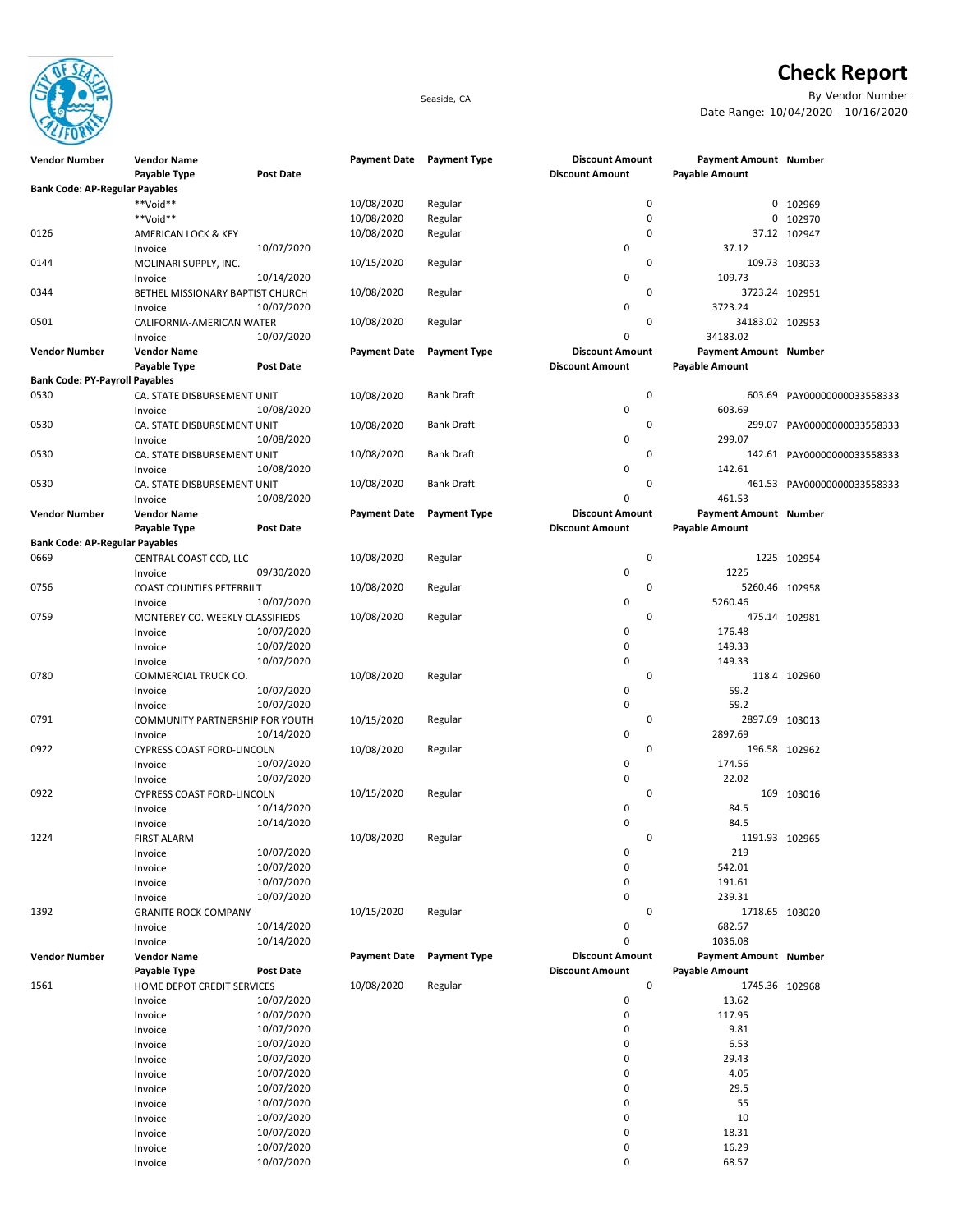|                      | Invoice                                | 10/07/2020       |                     |                     | 0                      |             | 14.44                   |               |
|----------------------|----------------------------------------|------------------|---------------------|---------------------|------------------------|-------------|-------------------------|---------------|
|                      | Invoice                                | 10/07/2020       |                     |                     | 0                      |             | 72.73                   |               |
|                      | Invoice                                | 10/07/2020       |                     |                     | 0                      |             | 47.92                   |               |
|                      |                                        |                  |                     |                     | 0                      |             | 61.29                   |               |
|                      | Invoice                                | 10/07/2020       |                     |                     |                        |             |                         |               |
|                      | Invoice                                | 10/07/2020       |                     |                     | 0                      |             | 23.14                   |               |
|                      | Invoice                                | 10/07/2020       |                     |                     | 0                      |             | 31.62                   |               |
|                      | Invoice                                | 10/07/2020       |                     |                     | 0                      |             | 45.51                   |               |
|                      | Invoice                                | 10/07/2020       |                     |                     | 0                      |             | 22.86                   |               |
|                      | Invoice                                | 10/07/2020       |                     |                     | 0                      |             | 32.7                    |               |
|                      | Invoice                                | 10/07/2020       |                     |                     | 0                      |             | 17.13                   |               |
|                      | Invoice                                | 10/07/2020       |                     |                     | 0                      |             | 5.16                    |               |
|                      | Invoice                                | 10/07/2020       |                     |                     | 0                      |             | 94.17                   |               |
|                      | Invoice                                | 10/07/2020       |                     |                     | 0                      |             | 339.29                  |               |
|                      |                                        | 10/07/2020       |                     |                     | 0                      |             | 73.1                    |               |
|                      | Invoice                                |                  |                     |                     | 0                      |             |                         |               |
|                      | Invoice                                | 10/07/2020       |                     |                     |                        |             | 32.74                   |               |
|                      | Invoice                                | 10/07/2020       |                     |                     | 0                      |             | 9.58                    |               |
|                      | Invoice                                | 10/07/2020       |                     |                     | 0                      |             | 8.85                    |               |
|                      | Invoice                                | 10/07/2020       |                     |                     | 0                      |             | 23.74                   |               |
|                      | Invoice                                | 10/07/2020       |                     |                     | 0                      |             | 50.58                   |               |
|                      | Invoice                                | 10/07/2020       |                     |                     | 0                      |             | 19.34                   |               |
|                      | Invoice                                | 10/07/2020       |                     |                     | 0                      |             | 4.35                    |               |
|                      | Invoice                                | 10/07/2020       |                     |                     | 0                      |             | 45.89                   |               |
|                      | Invoice                                | 10/07/2020       |                     |                     | 0                      |             | 35.42                   |               |
|                      | Invoice                                | 10/07/2020       |                     |                     | 0                      |             | 47.4                    |               |
|                      |                                        | 10/07/2020       |                     |                     | 0                      |             | 4.66                    |               |
|                      | Invoice                                |                  |                     |                     |                        |             |                         |               |
|                      | Invoice                                | 10/07/2020       |                     |                     | 0                      |             | 11.45                   |               |
|                      | Invoice                                | 10/07/2020       |                     |                     | 0                      |             | 8.99                    |               |
|                      | Invoice                                | 10/07/2020       |                     |                     | 0                      |             | 182.25                  |               |
| 1798                 | KELLY-MOORE PAINT COMPANY              |                  | 10/08/2020          | Regular             |                        | 0           |                         | 13.02 102971  |
|                      | Invoice                                | 10/07/2020       |                     |                     | 0                      |             | 13.02                   |               |
| 1868                 | <b>KUTAK ROCK LLP</b>                  |                  | 10/15/2020          | Regular             |                        | 0           |                         | 7284 103027   |
|                      | Invoice                                | 10/14/2020       |                     |                     | 0                      |             | 7284                    |               |
| 2102                 | MARTIN'S IRRIGATION SUPPLY, INC.       |                  | 10/08/2020          | Regular             |                        | $\pmb{0}$   |                         | 430.45 102974 |
|                      | Invoice                                | 10/07/2020       |                     |                     | 0                      |             | 430.45                  |               |
| 2184                 |                                        |                  |                     | Regular             |                        | $\pmb{0}$   |                         | 82.21 102977  |
|                      | MISSION LINEN SERVICE                  |                  | 10/08/2020          |                     |                        |             |                         |               |
|                      | Invoice                                | 10/07/2020       |                     |                     | 0                      |             | 82.21                   |               |
| 2184                 | MISSION LINEN SERVICE                  |                  | 10/15/2020          | Regular             |                        | $\pmb{0}$   |                         | 76.1 103031   |
|                      |                                        |                  |                     |                     |                        |             |                         |               |
|                      | Invoice                                | 10/14/2020       |                     |                     | 0                      |             | 76.1                    |               |
| <b>Vendor Number</b> | <b>Vendor Name</b>                     |                  | <b>Payment Date</b> | <b>Payment Type</b> | <b>Discount Amount</b> |             | Payment Amount Number   |               |
|                      | Payable Type                           | <b>Post Date</b> |                     |                     | <b>Discount Amount</b> |             | <b>Payable Amount</b>   |               |
| 2186                 | MISSION UNIFORM SERVICE                |                  | 10/08/2020          | Regular             |                        | $\mathbf 0$ |                         | 746.32 102978 |
|                      | Invoice                                | 10/07/2020       |                     |                     | 0                      |             | 130.16                  |               |
|                      |                                        |                  |                     |                     |                        |             |                         |               |
|                      | Invoice                                | 10/07/2020       |                     |                     | 0                      |             | 378.42                  |               |
|                      | Invoice                                | 10/07/2020       |                     |                     | 0                      |             | 107.58                  |               |
|                      | Invoice                                | 10/07/2020       |                     |                     | 0                      |             | 130.16                  |               |
| 2186                 | <b>MISSION UNIFORM SERVICE</b>         |                  | 10/15/2020          | Regular             |                        | 0           |                         | 783.31 103032 |
|                      | Invoice                                | 10/14/2020       |                     |                     | 0                      |             | 372.96                  |               |
|                      | Invoice                                | 10/14/2020       |                     |                     | 0                      |             | 107.58                  |               |
|                      | Invoice                                | 10/14/2020       |                     |                     | 0                      |             | 60                      |               |
|                      | Invoice                                | 10/14/2020       |                     |                     | 0                      |             | 38.56                   |               |
|                      | Invoice                                | 10/14/2020       |                     |                     | 0                      |             | 38.56                   |               |
|                      | Invoice                                | 10/14/2020       |                     |                     | 0                      |             | 130.16                  |               |
|                      | Invoice                                | 10/14/2020       |                     |                     | 0                      |             | 35.49                   |               |
| 2205                 |                                        |                  |                     |                     |                        | 0           | 17616.06 103036         |               |
|                      | MONTEREY CO. CONVENTION & VISITOR'S BL |                  | 10/15/2020          | Regular             |                        |             |                         |               |
|                      | Invoice                                | 10/14/2020       |                     |                     | 0                      |             | 17616.06                |               |
| 2236                 | MBS BUSINESS SYSTEMS                   |                  | 10/08/2020          | Regular             |                        | 0           |                         | 141.79 102975 |
|                      | Invoice                                | 10/07/2020       |                     |                     | 0                      |             | 141.79                  |               |
| 2236                 | MBS BUSINESS SYSTEMS                   |                  | 10/15/2020          | Regular             |                        | 0           |                         | 261.77 103029 |
|                      | Invoice                                | 10/14/2020       |                     |                     | 0                      |             | 261.77                  |               |
| 2238                 | MONTEREY BAY PEST CONTROL              |                  | 10/08/2020          | Regular             |                        | $\mathbf 0$ |                         | 292 102980    |
|                      | Invoice                                | 10/07/2020       |                     |                     | 0                      |             | 65                      |               |
|                      | Invoice                                | 10/07/2020       |                     |                     | 0                      |             | 62                      |               |
|                      | Invoice                                | 10/07/2020       |                     |                     | 0                      |             | 100                     |               |
|                      | Invoice                                | 10/07/2020       |                     |                     | 0                      |             | 65                      |               |
| 2273                 | MONTEREY COUNTY HEALTH DEPT            |                  | 10/08/2020          | Regular             |                        | 0           |                         | 2000 102982   |
|                      |                                        |                  |                     |                     | 0                      |             | 2000                    |               |
|                      | Invoice                                | 10/07/2020       |                     |                     |                        |             |                         |               |
|                      | <b>WALLACE GROUP</b>                   |                  | 10/15/2020          | Regular             |                        | 0           | 30154.88 103061         |               |
|                      | Invoice                                | 10/14/2020       |                     |                     | 0                      |             | 4218.75                 |               |
|                      | Invoice                                | 10/14/2020       |                     |                     | 0                      |             | 24359.88                |               |
| 2328                 | Invoice                                | 10/14/2020       |                     |                     | 0                      |             | 195                     |               |
|                      | Invoice                                | 10/14/2020       |                     |                     | 0                      |             | 1381.25                 |               |
| 2338                 | MONTEREY PENINSULA WATER               |                  | 10/15/2020          | Regular             |                        | 0           | 5973.81 103037          |               |
|                      | Invoice                                | 10/14/2020       |                     |                     | 0                      |             | 5973.81                 |               |
| 2351                 | MONTEREY TIRE SERVICE<br>Invoice       | 10/07/2020       | 10/08/2020          | Regular             | 0                      | 0           | 1195.73 102984<br>456.1 |               |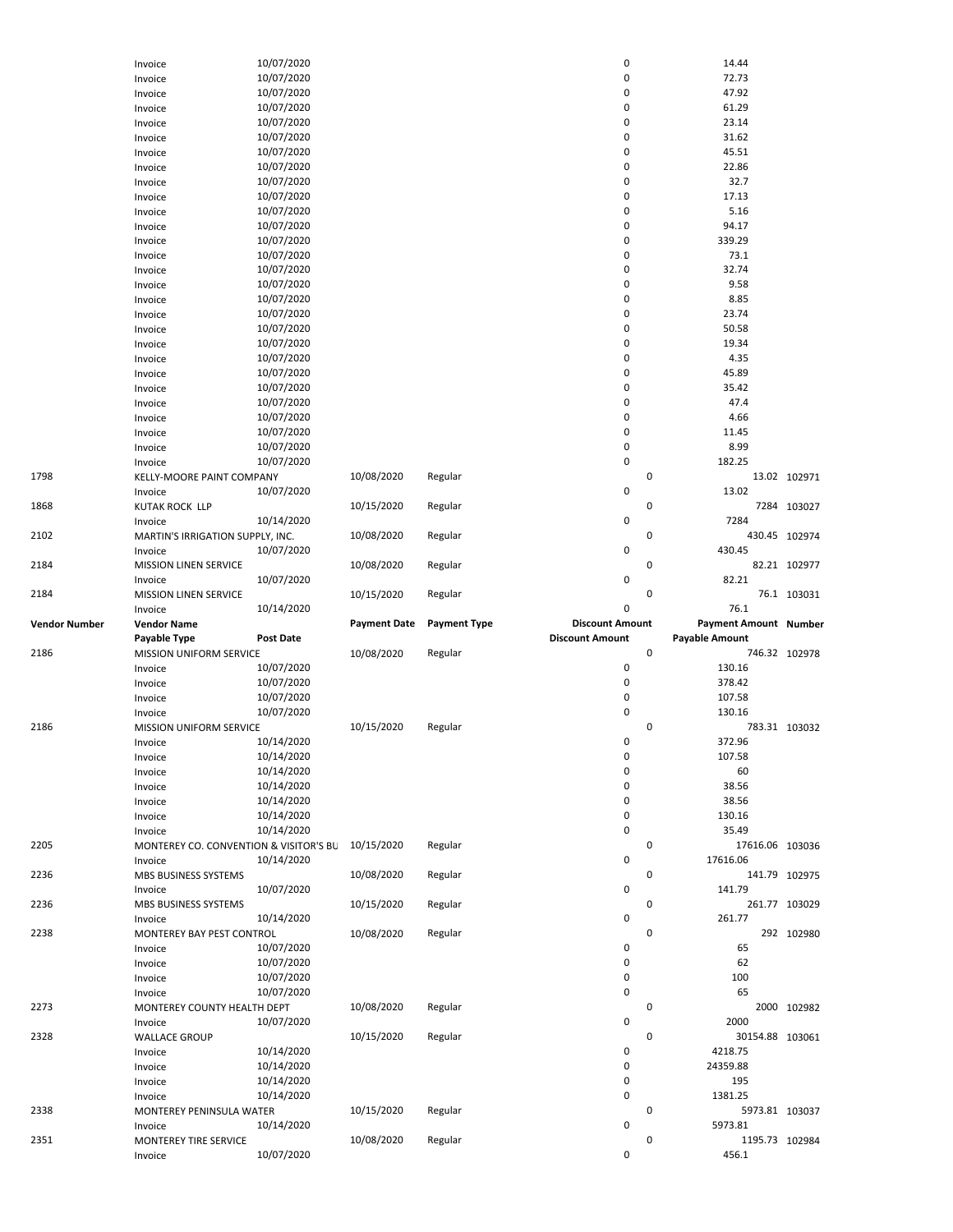|                                       | Invoice                                | 10/07/2020       |                     |                     | 0                      | 739.63                       |                      |
|---------------------------------------|----------------------------------------|------------------|---------------------|---------------------|------------------------|------------------------------|----------------------|
| 2351                                  | MONTEREY TIRE SERVICE                  |                  | 10/15/2020          | Regular             | 0                      | 1114.05 103038               |                      |
|                                       |                                        |                  |                     |                     |                        |                              |                      |
|                                       | Invoice                                | 10/14/2020       |                     |                     | 0                      | 256.96                       |                      |
|                                       | Invoice                                | 10/14/2020       |                     |                     | 0                      | 105.97                       |                      |
|                                       | Invoice                                | 10/14/2020       |                     |                     | 0                      | 16.19                        |                      |
|                                       |                                        |                  |                     |                     |                        |                              |                      |
|                                       | Invoice                                | 10/14/2020       |                     |                     | 0                      | 596.95                       |                      |
|                                       | Invoice                                | 10/14/2020       |                     |                     | 0                      | 137.98                       |                      |
| 2426                                  | McDONALD REFRIGERATION INC             |                  | 10/08/2020          | Regular             | 0                      |                              | 172.15 102976        |
|                                       |                                        |                  |                     |                     |                        |                              |                      |
|                                       | Invoice                                | 10/07/2020       |                     |                     | 0                      | 172.15                       |                      |
| 2426                                  | McDONALD REFRIGERATION INC             |                  | 10/15/2020          | Regular             | 0                      |                              | 77.5 103030          |
|                                       | Invoice                                | 10/14/2020       |                     |                     | 0                      | 77.5                         |                      |
|                                       |                                        |                  |                     |                     |                        |                              |                      |
| 2720                                  | OWEN EQUIPMENT COMPANY                 |                  | 10/08/2020          | Regular             | 0                      |                              | 431.56 102985        |
|                                       | Invoice                                | 10/07/2020       |                     |                     | 0                      | 332.85                       |                      |
|                                       | Invoice                                | 10/07/2020       |                     |                     | 0                      | 98.71                        |                      |
|                                       |                                        |                  |                     |                     |                        |                              |                      |
| <b>Vendor Number</b>                  | <b>Vendor Name</b>                     |                  | <b>Payment Date</b> | <b>Payment Type</b> | <b>Discount Amount</b> | Payment Amount Number        |                      |
|                                       | Payable Type                           | <b>Post Date</b> |                     |                     | <b>Discount Amount</b> | <b>Payable Amount</b>        |                      |
| 2746                                  | PENINSULA POOL SERVICE                 |                  | 10/08/2020          | Regular             | 0                      |                              | 70.47 102987         |
|                                       |                                        |                  |                     |                     |                        |                              |                      |
|                                       | Invoice                                | 10/07/2020       |                     |                     | 0                      | 70.47                        |                      |
| 2752                                  | PENINSULA WELDING & MEDICAL SUPPLY, IN |                  | 10/15/2020          | Regular             | 0                      |                              | 66.24 103040         |
|                                       | Invoice                                | 10/14/2020       |                     |                     | 0                      | 40.44                        |                      |
|                                       |                                        |                  |                     |                     |                        |                              |                      |
|                                       | Invoice                                | 10/14/2020       |                     |                     | 0                      | 25.8                         |                      |
| 2816                                  | PLUG & PAY TECHNOLOGIES, INC.          |                  | 10/15/2020          | Regular             | 0                      |                              | 30 103041            |
|                                       | Invoice                                | 10/14/2020       |                     |                     | 0                      | 15                           |                      |
|                                       |                                        |                  |                     |                     |                        |                              |                      |
|                                       | Invoice                                | 10/14/2020       |                     |                     | 0                      | 15                           |                      |
| 2849                                  | PREMIUM AUTO PARTS, INC.               |                  | 10/08/2020          | Regular             | $\mathbf 0$            |                              | 663.52 102988        |
|                                       | Invoice                                | 10/07/2020       |                     |                     | 0                      | 5.35                         |                      |
|                                       |                                        |                  |                     |                     |                        |                              |                      |
|                                       | Invoice                                | 10/07/2020       |                     |                     | 0                      | 277.03                       |                      |
|                                       | Invoice                                | 10/07/2020       |                     |                     | 0                      | 174.8                        |                      |
|                                       | Invoice                                | 10/07/2020       |                     |                     | 0                      | 102.23                       |                      |
|                                       |                                        |                  |                     |                     |                        |                              |                      |
|                                       | Invoice                                | 10/07/2020       |                     |                     | 0                      | 7.1                          |                      |
|                                       | Invoice                                | 10/07/2020       |                     |                     | 0                      | 39.67                        |                      |
|                                       | Credit Memo                            | 10/07/2020       |                     |                     | $\mathbf 0$            | $-105.21$                    |                      |
|                                       |                                        |                  |                     |                     |                        |                              |                      |
|                                       | Invoice                                | 10/07/2020       |                     |                     | 0                      | 38.26                        |                      |
|                                       | Invoice                                | 10/07/2020       |                     |                     | 0                      | 52.28                        |                      |
|                                       |                                        | 10/07/2020       |                     |                     | $\mathbf 0$            | 72.01                        |                      |
|                                       | Invoice                                |                  |                     |                     |                        |                              |                      |
| 2849                                  | PREMIUM AUTO PARTS, INC.               |                  | 10/15/2020          | Regular             | 0                      |                              | 42.59 103042         |
|                                       | Invoice                                | 10/14/2020       |                     |                     | 0                      | 8.9                          |                      |
|                                       | Invoice                                | 10/14/2020       |                     |                     | 0                      | 4.28                         |                      |
|                                       |                                        |                  |                     |                     |                        |                              |                      |
|                                       | Invoice                                | 10/14/2020       |                     |                     | 0                      | 29.41                        |                      |
|                                       |                                        |                  | <b>Payment Date</b> | <b>Payment Type</b> | <b>Discount Amount</b> | <b>Payment Amount Number</b> |                      |
|                                       |                                        |                  |                     |                     |                        |                              |                      |
| <b>Vendor Number</b>                  | <b>Vendor Name</b>                     |                  |                     |                     |                        |                              |                      |
|                                       | Payable Type                           | <b>Post Date</b> |                     |                     | <b>Discount Amount</b> | <b>Payable Amount</b>        |                      |
| <b>Bank Code: PY-Payroll Payables</b> |                                        |                  |                     |                     |                        |                              |                      |
|                                       |                                        |                  |                     |                     |                        |                              |                      |
| 2877                                  | PUBLIC EMPLOYEES' RETIREMENT SYSTEM    |                  | 10/16/2020          | <b>Bank Draft</b>   | 0                      |                              | 123015.91 1001665512 |
|                                       | Invoice                                | 09/24/2020       |                     |                     | 0                      | 123015.91                    |                      |
| 2877                                  | PUBLIC EMPLOYEES' RETIREMENT SYSTEM    |                  | 10/16/2020          | <b>Bank Draft</b>   | 0                      |                              | 0.2 1001665512       |
|                                       |                                        |                  |                     |                     |                        |                              |                      |
|                                       | Debit Memo                             | 09/24/2020       |                     |                     | 0                      | 0.2                          |                      |
| <b>Vendor Number</b>                  | <b>Vendor Name</b>                     |                  | <b>Payment Date</b> | <b>Payment Type</b> | <b>Discount Amount</b> | Payment Amount Number        |                      |
|                                       |                                        | Post Date        |                     |                     | <b>Discount Amount</b> |                              |                      |
|                                       | <b>Payable Type</b>                    |                  |                     |                     |                        | <b>Payable Amount</b>        |                      |
| <b>Bank Code: AP-Regular Payables</b> |                                        |                  |                     |                     |                        |                              |                      |
| 2888                                  | PURE H20 INC.                          |                  | 10/15/2020          | Regular             | 0                      |                              | 65.54 103043         |
|                                       | Invoice                                | 10/14/2020       |                     |                     | 0                      | 65.54                        |                      |
|                                       |                                        |                  |                     |                     |                        |                              |                      |
| 3048                                  | SALINAS PUMP COMPANY                   |                  | 10/15/2020          | Regular             | 0                      | 2195.75 103049               |                      |
|                                       | Invoice                                | 10/14/2020       |                     |                     | 0                      | 2195.75                      |                      |
| 3068                                  | <b>CITY OF SAND CITY</b>               |                  | 10/08/2020          | Regular             | 0                      | 5721.82 102956               |                      |
|                                       |                                        |                  |                     |                     |                        |                              |                      |
|                                       | Invoice                                | 10/07/2020       |                     |                     | 0                      | 5721.82                      |                      |
| <b>Vendor Number</b>                  | <b>Vendor Name</b>                     |                  | <b>Payment Date</b> | <b>Payment Type</b> | <b>Discount Amount</b> | Payment Amount Number        |                      |
|                                       | Payable Type                           | Post Date        |                     |                     | <b>Discount Amount</b> | <b>Payable Amount</b>        |                      |
|                                       |                                        |                  |                     |                     |                        |                              |                      |
| <b>Bank Code: PY-Payroll Payables</b> |                                        |                  |                     |                     |                        |                              |                      |
| 3138                                  | SEASIDE EMPLOYEES ASSN                 |                  | 10/09/2020          | <b>Bank Draft</b>   | 0                      |                              | 170 e924dbba27       |
|                                       | Invoice                                | 09/10/2020       |                     |                     | 0                      | 170                          |                      |
|                                       |                                        |                  |                     |                     |                        |                              |                      |
| 3138                                  | SEASIDE EMPLOYEES ASSN                 |                  | 10/09/2020          | <b>Bank Draft</b>   | 0                      |                              | 170 e924dbba27       |
|                                       | Invoice                                | 09/24/2020       |                     |                     | 0                      | 170                          |                      |
| 3153                                  | SEASIDE MANAGEMENT ASSN                |                  | 10/09/2020          | <b>Bank Draft</b>   | 0                      |                              | 20 e924dbba27        |
|                                       |                                        |                  |                     |                     |                        |                              |                      |
|                                       | Invoice                                | 09/10/2020       |                     |                     | 0                      | 20                           |                      |
| 3153                                  | SEASIDE MANAGEMENT ASSN                |                  | 10/09/2020          | <b>Bank Draft</b>   | 0                      |                              | 20 e924dbba27        |
|                                       | Invoice                                | 09/24/2020       |                     |                     | 0                      | 20                           |                      |
|                                       |                                        |                  |                     |                     |                        |                              |                      |
| <b>Vendor Number</b>                  | <b>Vendor Name</b>                     |                  | <b>Payment Date</b> | <b>Payment Type</b> | <b>Discount Amount</b> | Payment Amount Number        |                      |
|                                       | Payable Type                           | <b>Post Date</b> |                     |                     | <b>Discount Amount</b> | <b>Payable Amount</b>        |                      |
| <b>Bank Code: AP-Regular Payables</b> |                                        |                  |                     |                     |                        |                              |                      |
|                                       |                                        |                  |                     |                     |                        |                              |                      |
| 3307                                  | SAME DAY SHRED                         |                  | 10/08/2020          | Regular             | 0                      |                              | 70 102990            |
|                                       | Invoice                                | 10/07/2020       |                     |                     | 0                      | 45                           |                      |
|                                       |                                        |                  |                     |                     | 0                      | 25                           |                      |
|                                       | Invoice                                | 10/07/2020       |                     |                     |                        |                              |                      |
| 3319                                  | STAPLES ADVANTAGE                      |                  | 10/08/2020          | Regular             | 0                      |                              | 159.99 102992        |
|                                       | Invoice                                | 10/07/2020       |                     |                     | 0                      | 88.2                         |                      |
|                                       | Invoice                                | 10/07/2020       |                     |                     | 0                      | 71.79                        |                      |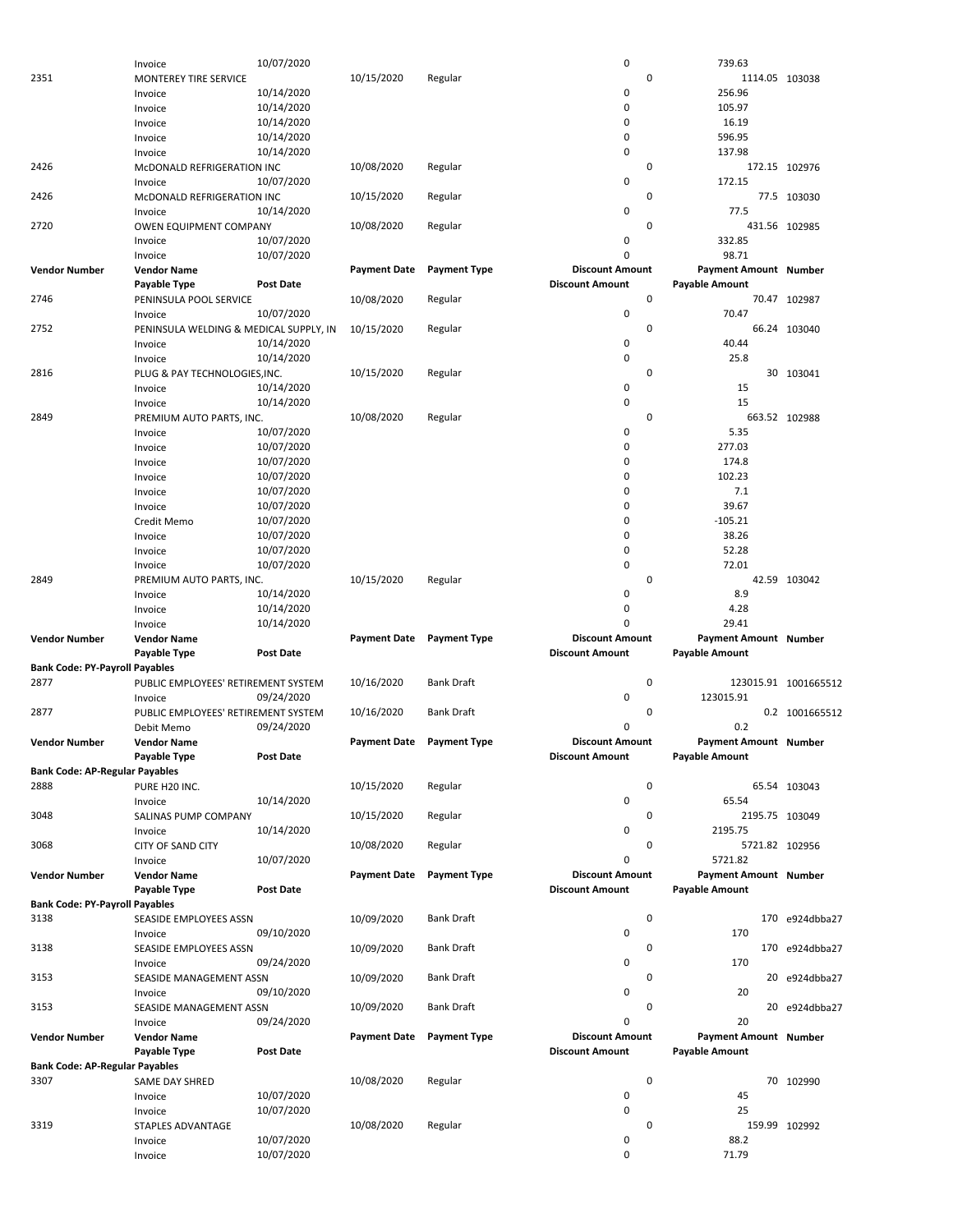| 3319                                  | STAPLES ADVANTAGE                 |                  | 10/15/2020          | Regular                   | 0                      |                              | 386.04 103053          |
|---------------------------------------|-----------------------------------|------------------|---------------------|---------------------------|------------------------|------------------------------|------------------------|
|                                       | Invoice                           | 10/14/2020       |                     |                           | 0                      | 35.39                        |                        |
|                                       | Invoice                           | 10/14/2020       |                     |                           | 0                      | 14.19                        |                        |
|                                       | Invoice                           | 10/14/2020       |                     |                           | $\Omega$               | 336.46                       |                        |
|                                       |                                   |                  |                     |                           | <b>Discount Amount</b> |                              |                        |
| <b>Vendor Number</b>                  | <b>Vendor Name</b>                |                  |                     | Payment Date Payment Type |                        | Payment Amount Number        |                        |
|                                       | Payable Type                      | Post Date        |                     |                           | <b>Discount Amount</b> | <b>Payable Amount</b>        |                        |
| <b>Bank Code: PY-Payroll Payables</b> |                                   |                  |                     |                           |                        |                              |                        |
| 3560                                  | UNITED WAY OF MONTEREY PENINSULA  |                  | 10/08/2020          | Regular                   | 0                      |                              | 66 19175               |
|                                       | Invoice                           | 09/10/2020       |                     |                           | 0                      | 33                           |                        |
|                                       | Invoice                           | 09/24/2020       |                     |                           | 0                      | 33                           |                        |
| <b>Vendor Number</b>                  | <b>Vendor Name</b>                |                  | <b>Payment Date</b> | <b>Payment Type</b>       | <b>Discount Amount</b> | Payment Amount Number        |                        |
|                                       | Payable Type                      | Post Date        |                     |                           | <b>Discount Amount</b> | <b>Payable Amount</b>        |                        |
|                                       |                                   |                  |                     |                           |                        |                              |                        |
| <b>Bank Code: AP-Regular Payables</b> |                                   |                  |                     |                           |                        |                              |                        |
| 3569                                  | URBAN FUTURES, INC.               |                  | 10/15/2020          | Regular                   | $\pmb{0}$              | 2470.63 103063               |                        |
|                                       | Invoice                           | 10/15/2020       |                     |                           | 0                      | 1200                         |                        |
|                                       | Invoice                           | 10/15/2020       |                     |                           | 0                      | 1270.63                      |                        |
| 3604                                  | VERMONT SYSTEMS, INC.             |                  | 10/15/2020          | Regular                   | 0                      |                              | 6890.7 103060          |
|                                       | Invoice                           | 10/14/2020       |                     |                           | 0                      | 6890.7                       |                        |
| 3851                                  | BOUND TREE MEDICAL, LLC           |                  | 10/15/2020          | Regular                   | 0                      | 1365.08 103008               |                        |
|                                       | Invoice                           | 10/14/2020       |                     |                           | 0                      | 1365.08                      |                        |
| 4062                                  |                                   |                  | 10/15/2020          | Regular                   | 0                      |                              | 1867.5 103002          |
|                                       | A AND R PLUMBING, INC.            |                  |                     |                           |                        |                              |                        |
|                                       | Invoice                           | 10/14/2020       |                     |                           | 0                      | 1867.5                       |                        |
| 4106                                  | BAY REPROGRAPHIC & SUPPLY, INC.   |                  | 10/15/2020          | Regular                   | $\mathbf 0$            |                              | 795.56 103007          |
|                                       | Invoice                           | 10/14/2020       |                     |                           | 0                      | 394.83                       |                        |
|                                       | Invoice                           | 10/14/2020       |                     |                           | 0                      | 400.73                       |                        |
| 4222                                  | HARRIS & ASSOCIATES, INC.         |                  | 10/15/2020          | Regular                   | $\mathbf 0$            | 50044.88 103021              |                        |
|                                       | Invoice                           | 10/14/2020       |                     |                           | 0                      | 1915                         |                        |
|                                       | Invoice                           | 10/14/2020       |                     |                           | 0                      | 48129.88                     |                        |
| 4417                                  | VALLEY SAW & GARDEN EQUIPMENT LLC |                  | 10/15/2020          | Regular                   | 0                      |                              | 368.68 103058          |
|                                       |                                   |                  |                     |                           | 0                      |                              |                        |
|                                       | Invoice                           | 10/14/2020       |                     |                           |                        | 368.68                       |                        |
| 4425                                  | <b>MONTEREY AUTO SUPPLY</b>       |                  | 10/08/2020          | Regular                   | 0                      |                              | 240.11 102979          |
|                                       | Invoice                           | 10/07/2020       |                     |                           | 0                      | 5.78                         |                        |
|                                       | Invoice                           | 10/07/2020       |                     |                           | 0                      | 46.03                        |                        |
|                                       | Invoice                           | 10/07/2020       |                     |                           | 0                      | 87.5                         |                        |
|                                       | Invoice                           | 10/07/2020       |                     |                           | 0                      | 41.56                        |                        |
|                                       | Invoice                           | 10/07/2020       |                     |                           | 0                      | 13.1                         |                        |
|                                       | Invoice                           | 10/07/2020       |                     |                           | 0                      | 20.2                         |                        |
|                                       |                                   |                  |                     |                           | 0                      | 25.94                        |                        |
|                                       | Invoice                           | 10/07/2020       |                     |                           |                        |                              |                        |
| 4425                                  | MONTEREY AUTO SUPPLY              |                  | 10/15/2020          | Regular                   | 0                      |                              | 282.16 103034          |
|                                       | Invoice                           | 10/14/2020       |                     |                           | 0                      | 26.76                        |                        |
|                                       | Invoice                           | 10/14/2020       |                     |                           | 0                      | 74.63                        |                        |
|                                       | Invoice                           | 10/14/2020       |                     |                           | $\mathbf 0$            | 161.66                       |                        |
|                                       | Invoice                           | 10/14/2020       |                     |                           | 0                      | 19.11                        |                        |
| 4670                                  | TREASURER -- COUNTY OF MONTEREY   |                  | 10/15/2020          | Regular                   | 0                      |                              | 308 103057             |
|                                       | Invoice                           | 10/14/2020       |                     |                           | 0                      | 308                          |                        |
| 4838                                  |                                   |                  |                     |                           | 0                      |                              |                        |
|                                       | CORPORATE RISK HOLDINGS III, INC. |                  | 10/15/2020          | Regular                   |                        |                              | 54.7 103014            |
|                                       | Invoice                           | 10/14/2020       |                     |                           | 0                      | 54.7                         |                        |
| Vendor Number                         | Vendor Name                       |                  |                     | Payment Date Payment Type | <b>Discount Amount</b> | <b>Payment Amount Number</b> |                        |
|                                       | Payable Type                      | Post Date        |                     |                           | <b>Discount Amount</b> | <b>Payable Amount</b>        |                        |
| 4892                                  | <b>EDGES ELECTRICAL GROUP</b>     |                  | 10/08/2020          | Regular                   | 0                      |                              | 292 102964             |
|                                       | Invoice                           | 10/07/2020       |                     |                           | 0                      | 216.63                       |                        |
|                                       | Invoice                           | 10/07/2020       |                     |                           | 0                      | 17.44                        |                        |
|                                       | Invoice                           | 10/07/2020       |                     |                           | 0                      | 57.93                        |                        |
| <b>Vendor Number</b>                  |                                   |                  |                     | Payment Date Payment Type | <b>Discount Amount</b> | Payment Amount Number        |                        |
|                                       | <b>Vendor Name</b>                |                  |                     |                           |                        |                              |                        |
|                                       | Payable Type                      | Post Date        |                     |                           | <b>Discount Amount</b> | <b>Payable Amount</b>        |                        |
| <b>Bank Code: PY-Payroll Payables</b> |                                   |                  |                     |                           |                        |                              |                        |
| 4920                                  | ICMA RETIREMENT TRUST-457         |                  | 10/09/2020          | <b>Bank Draft</b>         | 0                      |                              | 757.95 58e4a3a991      |
|                                       | Invoice                           | 10/08/2020       |                     |                           | 0                      | 757.95                       |                        |
| 4920                                  | ICMA RETIREMENT TRUST-457         |                  | 10/09/2020          | <b>Bank Draft</b>         | 0                      |                              | 31874.14 58e4a3a991    |
|                                       | Invoice                           | 10/08/2020       |                     |                           | 0                      | 31874.14                     |                        |
| <b>Vendor Number</b>                  | <b>Vendor Name</b>                |                  | <b>Payment Date</b> | <b>Payment Type</b>       | <b>Discount Amount</b> | <b>Payment Amount Number</b> |                        |
|                                       |                                   |                  |                     |                           |                        |                              |                        |
|                                       | Payable Type                      | <b>Post Date</b> |                     |                           | <b>Discount Amount</b> | <b>Payable Amount</b>        |                        |
| <b>Bank Code: AP-Regular Payables</b> |                                   |                  |                     |                           |                        |                              |                        |
| 5038                                  | THE VILLAGE PROJECT, INC.         |                  | 10/15/2020          | Regular                   | 0                      |                              | 815.33 103055          |
|                                       | Invoice                           | 10/14/2020       |                     |                           | 0                      | 815.33                       |                        |
| 5126                                  | CENTRAL COAST GLASS & WINDOW CO.  |                  | 10/15/2020          | Regular                   | 0                      |                              | 60 103012              |
|                                       | Invoice                           | 10/14/2020       |                     |                           | 0                      | 60                           |                        |
| <b>Vendor Number</b>                  | <b>Vendor Name</b>                |                  | <b>Payment Date</b> | <b>Payment Type</b>       | <b>Discount Amount</b> | Payment Amount Number        |                        |
|                                       |                                   |                  |                     |                           |                        |                              |                        |
|                                       | Payable Type                      | <b>Post Date</b> |                     |                           | <b>Discount Amount</b> | <b>Payable Amount</b>        |                        |
| <b>Bank Code: PY-Payroll Payables</b> |                                   |                  |                     |                           |                        |                              |                        |
| 5144                                  | STATE OF CALIFORNIA               |                  | 10/13/2020          | <b>Bank Draft</b>         | 0                      |                              | 29.55 1-548-387-104    |
|                                       | Invoice                           | 10/08/2020       |                     |                           | 0                      | 29.55                        |                        |
| 5144                                  | STATE OF CALIFORNIA               |                  | 10/13/2020          | <b>Bank Draft</b>         | 0                      |                              | 18973.09 1-548-387-104 |
|                                       | Invoice                           | 10/08/2020       |                     |                           | 0                      | 18973.09                     |                        |
| 5144                                  | STATE OF CALIFORNIA               |                  | 10/13/2020          | <b>Bank Draft</b>         | 0                      |                              | $-0.19$ 1-548-387-104  |
|                                       |                                   |                  |                     |                           |                        |                              |                        |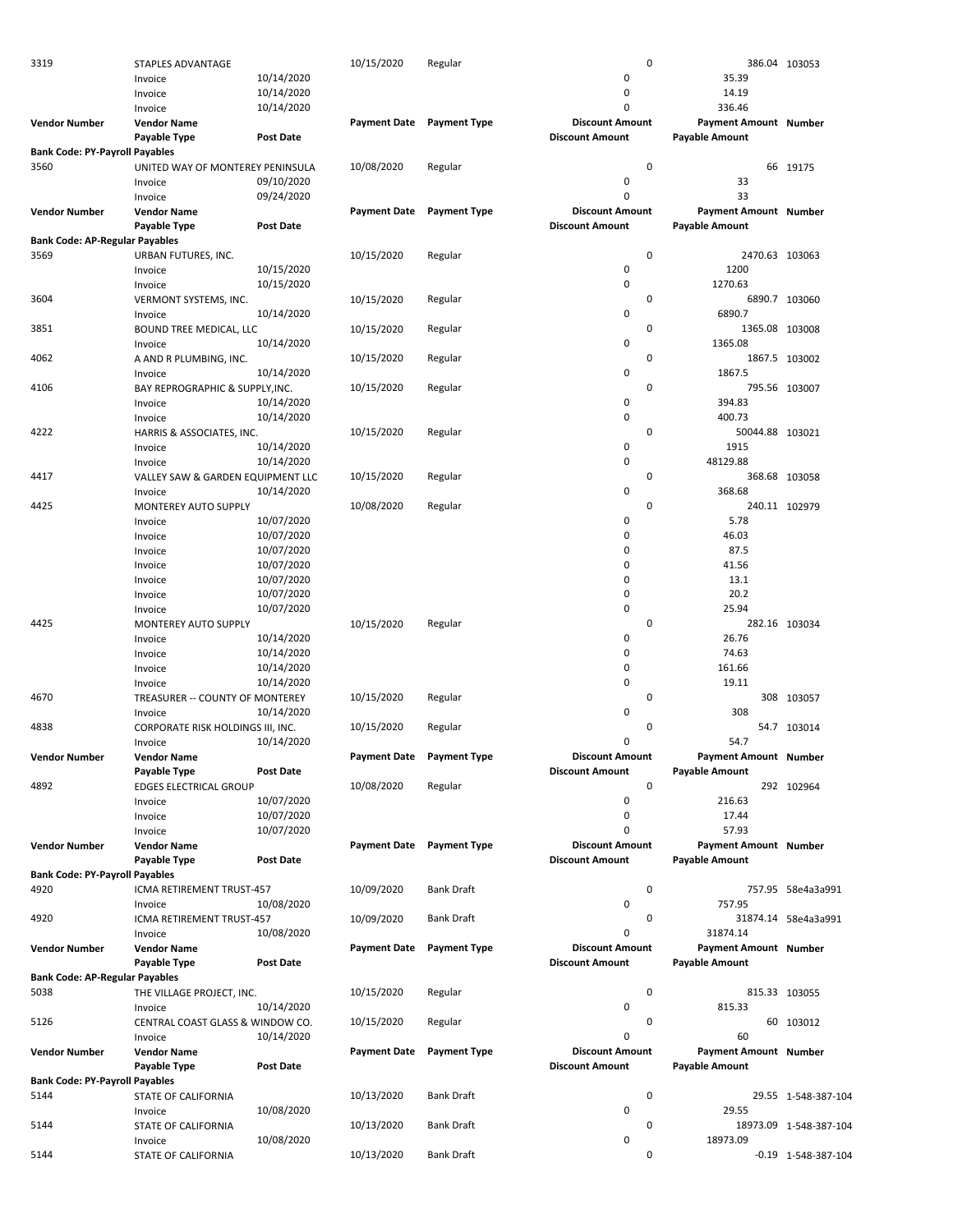|                                       | Credit Memo                           | 09/24/2020       |                     |                     | 0                      | $-0.19$               |                   |
|---------------------------------------|---------------------------------------|------------------|---------------------|---------------------|------------------------|-----------------------|-------------------|
| 5264                                  | RABOBANK, N.A.                        |                  | 10/09/2020          | Bank Draft          |                        | 0                     | 38.64 2700683     |
|                                       |                                       | 10/08/2020       |                     |                     | 0                      | 38.64                 |                   |
|                                       | Invoice                               |                  |                     |                     |                        |                       |                   |
| 5264                                  | RABOBANK, N.A.                        |                  | 10/09/2020          | <b>Bank Draft</b>   |                        | 0                     | 15381.3 2700683   |
|                                       | Invoice                               | 10/08/2020       |                     |                     | 0                      | 15381.3               |                   |
| 5264                                  | RABOBANK, N.A.                        |                  | 10/09/2020          | <b>Bank Draft</b>   |                        | 0                     | 50766.75 2700683  |
|                                       |                                       |                  |                     |                     | 0                      | 50766.75              |                   |
|                                       | Invoice                               | 10/08/2020       |                     |                     |                        |                       |                   |
| 5264                                  | RABOBANK, N.A.                        |                  | 10/09/2020          | Bank Draft          |                        | 0                     | 134.75 2700683    |
|                                       | Invoice                               | 10/08/2020       |                     |                     | 0                      | 134.75                |                   |
| 5264                                  | RABOBANK, N.A.                        |                  | 10/09/2020          | <b>Bank Draft</b>   |                        | 0                     | -1.05 2700683     |
|                                       | Credit Memo                           |                  |                     |                     | 0                      | $-1.05$               |                   |
|                                       |                                       | 09/24/2020       |                     |                     |                        |                       |                   |
| 5266                                  | INTL ASSOC OF FIREFIGHTER             |                  | 10/09/2020          | <b>Bank Draft</b>   |                        | 0                     | 1260 e924dbba27   |
|                                       | Invoice                               | 09/10/2020       |                     |                     | 0                      | 1260                  |                   |
| 5266                                  | INTL ASSOC OF FIREFIGHTER             |                  | 10/09/2020          | Bank Draft          |                        | $\mathbf 0$           | 1260 e924dbba27   |
|                                       | Invoice                               | 09/24/2020       |                     |                     | 0                      | 1260                  |                   |
|                                       |                                       |                  |                     |                     |                        |                       |                   |
| 5267                                  | <b>SEASIDE POLICE</b>                 |                  | 10/09/2020          | <b>Bank Draft</b>   |                        | 0                     | 2152.5 e924dbba27 |
|                                       | Invoice                               | 09/10/2020       |                     |                     | 0                      | 2152.5                |                   |
| 5267                                  | <b>SEASIDE POLICE</b>                 |                  | 10/09/2020          | <b>Bank Draft</b>   |                        | $\mathbf 0$           | 2100 e924dbba27   |
|                                       | Invoice                               | 09/24/2020       |                     |                     | $\mathbf 0$            | 2100                  |                   |
|                                       |                                       |                  |                     |                     |                        |                       |                   |
| <b>Vendor Number</b>                  | <b>Vendor Name</b>                    |                  | <b>Payment Date</b> | <b>Payment Type</b> | <b>Discount Amount</b> | Payment Amount Number |                   |
|                                       | Payable Type                          | <b>Post Date</b> |                     |                     | <b>Discount Amount</b> | <b>Payable Amount</b> |                   |
| <b>Bank Code: AP-Regular Payables</b> |                                       |                  |                     |                     |                        |                       |                   |
| 5359                                  | CALIFORNIA LAW ENFORCEMENT ASSOC OF F |                  | 10/15/2020          | Regular             |                        | 0                     | 50 103011         |
|                                       |                                       |                  |                     |                     |                        |                       |                   |
|                                       | Invoice                               | 10/14/2020       |                     |                     | 0                      | 50                    |                   |
| 5452                                  | LEXIPOL, LLC                          |                  | 10/08/2020          | Regular             |                        | 0                     | 6000 102972       |
|                                       | Invoice                               | 10/07/2020       |                     |                     | $\mathbf 0$            | 6000                  |                   |
| <b>Vendor Number</b>                  | <b>Vendor Name</b>                    |                  | <b>Payment Date</b> | <b>Payment Type</b> | <b>Discount Amount</b> | Payment Amount Number |                   |
|                                       |                                       |                  |                     |                     |                        |                       |                   |
|                                       | Payable Type                          | <b>Post Date</b> |                     |                     | <b>Discount Amount</b> | <b>Payable Amount</b> |                   |
| <b>Bank Code: PY-Payroll Payables</b> |                                       |                  |                     |                     |                        |                       |                   |
| 5462                                  | LABORERS NATIONAL PENSION             |                  | 10/08/2020          | Regular             |                        | $\mathbf 0$           | 8064 19174        |
|                                       | Invoice                               | 09/10/2020       |                     |                     | 0                      | 3744                  |                   |
|                                       |                                       |                  |                     |                     |                        |                       |                   |
|                                       | Invoice                               | 09/10/2020       |                     |                     | 0                      | 288                   |                   |
|                                       | Invoice                               | 09/24/2020       |                     |                     | 0                      | 3744                  |                   |
|                                       | Invoice                               | 09/24/2020       |                     |                     | $\mathbf 0$            | 288                   |                   |
| 5539                                  | AFLAC                                 |                  | 10/15/2020          | Bank Draft          |                        | 0                     | 184.48 526480     |
|                                       |                                       |                  |                     |                     | 0                      | 184.48                |                   |
|                                       | Invoice                               | 09/10/2020       |                     |                     |                        |                       |                   |
| 5539                                  | AFLAC                                 |                  | 10/15/2020          | <b>Bank Draft</b>   |                        | 0                     | 121.37 526480     |
|                                       | Invoice                               | 09/10/2020       |                     |                     | 0                      | 121.37                |                   |
| 5539                                  | AFLAC                                 |                  | 10/15/2020          | Bank Draft          |                        | 0                     | 121.35 526480     |
|                                       |                                       | 09/24/2020       |                     |                     | 0                      | 121.35                |                   |
|                                       | Invoice                               |                  |                     |                     |                        |                       |                   |
| 5539                                  | AFLAC                                 |                  | 10/15/2020          | <b>Bank Draft</b>   |                        | 0                     | 184.45 526480     |
|                                       | Invoice                               | 09/24/2020       |                     |                     | $\mathbf 0$            | 184.45                |                   |
| <b>Vendor Number</b>                  | <b>Vendor Name</b>                    |                  | <b>Payment Date</b> | <b>Payment Type</b> | <b>Discount Amount</b> | Payment Amount Number |                   |
|                                       |                                       | <b>Post Date</b> |                     |                     |                        | <b>Payable Amount</b> |                   |
|                                       |                                       |                  |                     |                     |                        |                       |                   |
|                                       | Payable Type                          |                  |                     |                     | <b>Discount Amount</b> |                       |                   |
| <b>Bank Code: AP-Regular Payables</b> |                                       |                  |                     |                     |                        |                       |                   |
| 5583                                  | <b>CITY OF DEL REY OAKS</b>           |                  | 10/08/2020          | Regular             |                        | 0                     | 10320.62 102955   |
|                                       |                                       |                  |                     |                     | 0                      | 10320.62              |                   |
|                                       | Invoice                               | 10/07/2020       |                     |                     |                        |                       |                   |
| 5873                                  | UNITED SITE SERVICES, INC.            |                  | 10/08/2020          | Regular             |                        | 0                     | 239.34 102997     |
|                                       | Invoice                               | 10/07/2020       |                     |                     | 0                      | 189.68                |                   |
|                                       | Invoice                               | 10/07/2020       |                     |                     | $\pmb{0}$              | 49.66                 |                   |
| 5875                                  |                                       |                  | 10/08/2020          | Regular             |                        | 0                     |                   |
|                                       | HINDERLITER, de LLAMAS & ASSOCIATES   |                  |                     |                     |                        |                       | 2114.12 102967    |
|                                       | Invoice                               | 10/07/2020       |                     |                     | 0                      | 2114.12               |                   |
| 5973                                  | DIVERSIFIED INSPECTIONS/ITL INC.      |                  | 10/15/2020          | Regular             |                        | 0                     | 418.2 103018      |
|                                       | Invoice                               | 10/14/2020       |                     |                     | 0                      | 418.2                 |                   |
| 5996                                  | WITMER-TYSON IMPORTS                  |                  | 10/15/2020          | Regular             |                        | 0                     | 650 103062        |
|                                       |                                       |                  |                     |                     |                        |                       |                   |
|                                       | Invoice                               | 10/14/2020       |                     |                     | 0                      | 650                   |                   |
| 6027                                  | RICHARDS, WATSON & GERSHON            |                  | 10/08/2020          | Regular             |                        | 0                     | 553 102989        |
|                                       | Invoice                               | 10/07/2020       |                     |                     | 0                      | 305.5                 |                   |
|                                       | Invoice                               | 10/07/2020       |                     |                     | 0                      | 247.5                 |                   |
|                                       |                                       |                  |                     |                     |                        | 0                     |                   |
| 6197                                  | U.S. BANK EQUIPMENT FINANCE           |                  | 10/08/2020          | Regular             |                        |                       | 518 102996        |
|                                       | Invoice                               | 10/07/2020       |                     |                     | 0                      | 518                   |                   |
| 6284                                  | JOHNSON ELECTRONICS                   |                  | 10/15/2020          | Regular             |                        | 0                     | 141 103026        |
|                                       | Invoice                               | 10/14/2020       |                     |                     | 0                      | 57                    |                   |
|                                       | Invoice                               | 10/14/2020       |                     |                     | 0                      | 84                    |                   |
|                                       |                                       |                  |                     |                     |                        |                       |                   |
| 6290                                  | BURKE, WILLIAMS & SORENSEN, LLP       |                  | 10/15/2020          | Regular             |                        | 0                     | 690 103010        |
|                                       | Invoice                               | 10/14/2020       |                     |                     | 0                      | 690                   |                   |
| 6324                                  | The Home Depot Pro                    |                  | 10/08/2020          | Regular             |                        | 0                     | 1492.28 102993    |
|                                       | Invoice                               | 10/07/2020       |                     |                     | 0                      | 437.26                |                   |
|                                       |                                       |                  |                     |                     |                        |                       |                   |
|                                       | Invoice                               | 10/07/2020       |                     |                     | 0                      | 258.4                 |                   |
|                                       | Invoice                               | 10/07/2020       |                     |                     | 0                      | 113.64                |                   |
|                                       | Invoice                               | 10/07/2020       |                     |                     | 0                      | 682.98                |                   |
| 6664                                  | CULLIGAN WATER CONDITIONING           |                  | 10/15/2020          | Regular             |                        | 0                     | 284 103015        |
|                                       | Invoice                               | 10/14/2020       |                     |                     | 0                      | 284                   |                   |
|                                       |                                       |                  |                     |                     |                        |                       |                   |
| 6671                                  | <b>VERIZON WIRELESS</b><br>Invoice    | 10/07/2020       | 10/08/2020          | Regular             | 0                      | 0<br>157.11           | 558.8 102998      |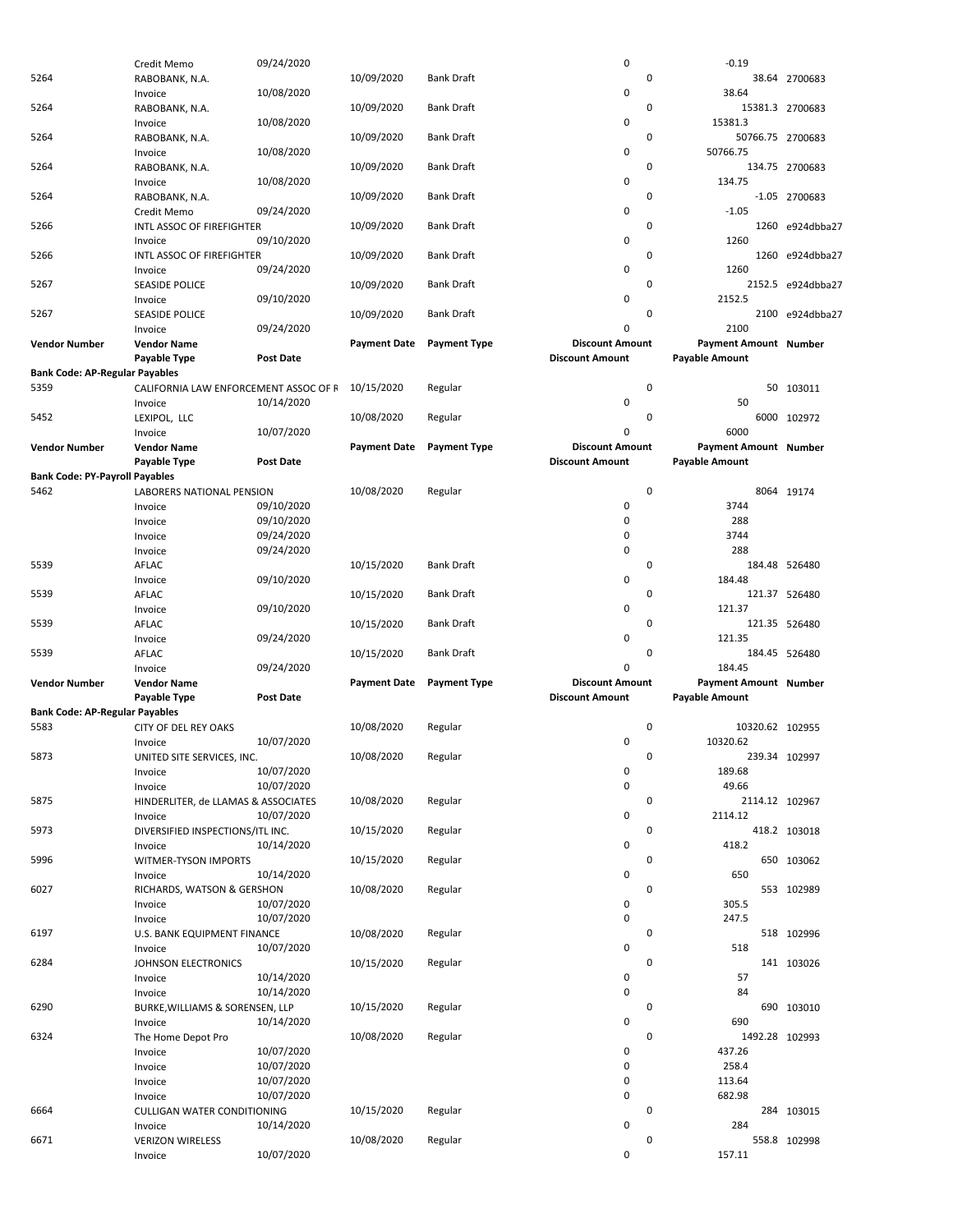|                                               | Invoice                             | 10/07/2020       |                           |                     | 0                      | 194.13                       |                    |
|-----------------------------------------------|-------------------------------------|------------------|---------------------------|---------------------|------------------------|------------------------------|--------------------|
|                                               | Invoice                             | 10/07/2020       |                           |                     | 0                      | 51.17                        |                    |
|                                               | Invoice                             | 10/07/2020       |                           |                     | $\mathbf 0$            | 156.39                       |                    |
| 6671                                          | <b>VERIZON WIRELESS</b>             |                  | 10/15/2020                | Regular             | 0                      | 2445.91 103059               |                    |
|                                               | Invoice                             | 10/14/2020       |                           |                     | 0                      | 38.01                        |                    |
|                                               | Invoice                             | 10/14/2020       |                           |                     | $\mathbf 0$            | 38.01                        |                    |
|                                               | Invoice                             | 10/14/2020       |                           |                     | $\mathbf 0$            | 38.01                        |                    |
|                                               | Invoice                             | 10/14/2020       |                           |                     | $\mathbf 0$            | 839.25                       |                    |
|                                               | Invoice                             | 10/14/2020       |                           |                     | 0                      | 1492.63                      |                    |
| 6727                                          | DATAPROSE, INC.                     |                  | 10/15/2020                | Regular             | 0                      |                              | 452.76 103017      |
|                                               | Invoice                             | 10/14/2020       |                           |                     | 0                      | 452.76                       |                    |
| 6970                                          | ID CONCEPTS, LLC                    |                  | 10/15/2020                | Regular             | 0                      |                              | 23.65 103023       |
|                                               | Invoice                             | 10/14/2020       |                           |                     | 0                      | 23.65                        |                    |
| 7068                                          | PURSELL CONSTRUCTION, INC.          |                  | 10/15/2020                | Regular             | 0                      |                              | 52 103044          |
|                                               | Invoice                             | 10/14/2020       |                           |                     | 0                      | 52                           |                    |
| <b>Vendor Number</b>                          | <b>Vendor Name</b>                  |                  | <b>Payment Date</b>       | <b>Payment Type</b> | <b>Discount Amount</b> | <b>Payment Amount Number</b> |                    |
|                                               | Payable Type                        | Post Date        |                           |                     | <b>Discount Amount</b> | <b>Payable Amount</b>        |                    |
|                                               |                                     |                  |                           |                     | 0                      |                              |                    |
| 7112                                          | <b>ART BLACK</b>                    |                  | 10/08/2020                | Regular             |                        |                              | 440 102949         |
|                                               | Invoice                             | 10/07/2020       |                           |                     | $\mathbf 0$            | 440                          |                    |
| <b>Vendor Number</b>                          | <b>Vendor Name</b>                  |                  | <b>Payment Date</b>       | <b>Payment Type</b> | <b>Discount Amount</b> | Payment Amount Number        |                    |
|                                               | Payable Type                        | <b>Post Date</b> |                           |                     | <b>Discount Amount</b> | <b>Payable Amount</b>        |                    |
| <b>Bank Code: PY-Payroll Payables</b>         |                                     |                  |                           |                     |                        |                              |                    |
| 7124                                          | U.S. BANK N.A. - PARS ARS 457 & SRP |                  | 10/09/2020                | <b>Bank Draft</b>   | 0                      |                              | 1142.82 55f49babe4 |
|                                               | Invoice                             | 09/10/2020       |                           |                     | 0                      | 1142.82                      |                    |
| 7124                                          | U.S. BANK N.A. - PARS ARS 457 & SRP |                  | 10/09/2020                | <b>Bank Draft</b>   | 0                      |                              | 835.85 55f49babe4  |
|                                               | Invoice                             | 09/24/2020       |                           |                     | 0                      | 835.85                       |                    |
| 7124                                          | U.S. BANK N.A. - PARS ARS 457 & SRP |                  | 10/09/2020                | <b>Bank Draft</b>   | 0                      |                              | -94.74 55f49babe4  |
|                                               | Credit Memo                         | 09/24/2020       |                           |                     | 0                      | $-94.74$                     |                    |
| 7124                                          | U.S. BANK N.A. - PARS ARS 457 & SRP |                  | 10/09/2020                | <b>Bank Draft</b>   | 0                      |                              | 2716.67 79c44f8a9d |
|                                               | Invoice                             | 09/10/2020       |                           |                     | 0                      | 2716.67                      |                    |
| 7124                                          | U.S. BANK N.A. - PARS ARS 457 & SRP |                  | 10/09/2020                | Bank Draft          | 0                      |                              | 2741.4 79c44f8a9d  |
|                                               | Invoice                             | 09/24/2020       |                           |                     | 0                      | 2741.4                       |                    |
| 7124                                          | U.S. BANK N.A. - PARS ARS 457 & SRP |                  | 10/09/2020                | <b>Bank Draft</b>   | 0                      |                              | -4020 79c44f8a9d   |
|                                               | Credit Memo                         | 09/30/2020       |                           |                     | 0                      | $-4020$                      |                    |
| <b>Vendor Number</b>                          | <b>Vendor Name</b>                  |                  | <b>Payment Date</b>       | <b>Payment Type</b> | <b>Discount Amount</b> | Payment Amount Number        |                    |
|                                               |                                     | Post Date        |                           |                     | <b>Discount Amount</b> | <b>Payable Amount</b>        |                    |
|                                               | Payable Type                        |                  |                           |                     |                        |                              |                    |
| <b>Bank Code: AP-Regular Payables</b><br>7173 |                                     |                  |                           |                     | 0                      |                              |                    |
|                                               | Iconix Waterworks (US) Inc.         |                  | 10/15/2020                | Regular             |                        |                              | 136.12 103022      |
|                                               | Invoice                             | 10/14/2020       |                           |                     | 0                      | 136.12                       |                    |
| 7226                                          | <b>JAIME MORALES</b>                |                  | 10/15/2020                | Regular             | 0                      | 1738.78 103025               |                    |
|                                               | Invoice                             | 10/14/2020       |                           |                     | 0                      | 1738.78                      |                    |
| <b>Vendor Number</b>                          | <b>Vendor Name</b>                  |                  | <b>Payment Date</b>       | <b>Payment Type</b> | <b>Discount Amount</b> | Payment Amount Number        |                    |
|                                               | Payable Type                        | Post Date        |                           |                     | <b>Discount Amount</b> | <b>Payable Amount</b>        |                    |
|                                               |                                     |                  |                           |                     |                        |                              |                    |
| <b>Bank Code: PY-Payroll Payables</b>         |                                     |                  |                           |                     |                        |                              |                    |
| 7370                                          | UPEC, LOCAL 792                     |                  | 10/08/2020                | Regular             | 0                      |                              | 1615 19176         |
|                                               | Invoice                             | 09/10/2020       |                           |                     | 0                      | 807.5                        |                    |
|                                               | Invoice                             | 09/24/2020       |                           |                     | 0                      | 807.5                        |                    |
| <b>Vendor Number</b>                          | <b>Vendor Name</b>                  |                  | Payment Date Payment Type |                     | <b>Discount Amount</b> | <b>Payment Amount Number</b> |                    |
|                                               | Payable Type                        | Post Date        |                           |                     | <b>Discount Amount</b> | <b>Payable Amount</b>        |                    |
| <b>Bank Code: AP-Regular Payables</b>         |                                     |                  |                           |                     |                        |                              |                    |
|                                               |                                     |                  |                           |                     | 0                      |                              |                    |
| 7505                                          | MONTEREY BAY ANALYTICAL SVCS.       |                  | 10/15/2020                | Regular             |                        |                              | 26 103035          |
|                                               | Invoice                             | 10/14/2020       |                           |                     | 0                      | 26                           |                    |
| 7506                                          | CODE PUBLISHING, INC.               |                  | 10/08/2020                | Regular             | 0                      |                              | 2340 102959        |
|                                               | Invoice                             | 10/07/2020       |                           |                     | 0                      | 2340                         |                    |
| 7883                                          | <b>BARTLE WELLS ASSOCIATES</b>      |                  | 10/15/2020                | Regular             | 0                      |                              | 1030 103006        |
|                                               | Invoice                             | 10/14/2020       |                           |                     | 0                      | 1030                         |                    |
| <b>Vendor Number</b>                          | <b>Vendor Name</b>                  |                  | <b>Payment Date</b>       | <b>Payment Type</b> | <b>Discount Amount</b> | Payment Amount Number        |                    |
|                                               | Payable Type                        | Post Date        |                           |                     | <b>Discount Amount</b> | <b>Payable Amount</b>        |                    |
| <b>Bank Code: PY-Payroll Payables</b>         |                                     |                  |                           |                     |                        |                              |                    |
| 7975                                          | AMERICAN FIDELITY                   |                  | 10/08/2020                | <b>Bank Draft</b>   | 0                      |                              | 1926.92 D205435    |
|                                               | Invoice                             | 09/10/2020       |                           |                     | 0                      | 1926.92                      |                    |
| 7975                                          | AMERICAN FIDELITY                   |                  | 10/08/2020                | <b>Bank Draft</b>   | 0                      |                              | 3844.87 D205435    |
|                                               | Invoice                             | 09/10/2020       |                           |                     | 0                      | 3844.87                      |                    |
| 7975                                          | AMERICAN FIDELITY                   |                  | 10/08/2020                | <b>Bank Draft</b>   | 0                      |                              | -69.68 D205435     |
|                                               | Credit Memo                         | 09/10/2020       |                           |                     | 0                      | $-69.68$                     |                    |
| 7975                                          | AMERICAN FIDELITY                   |                  | 10/08/2020                | <b>Bank Draft</b>   | 0                      |                              | 1855.25 D205435    |
|                                               | Invoice                             | 09/24/2020       |                           |                     | 0                      | 1855.25                      |                    |
| 7975                                          | AMERICAN FIDELITY                   |                  | 10/08/2020                | <b>Bank Draft</b>   | 0                      |                              | 3756.41 D205435    |
|                                               | Invoice                             | 09/24/2020       |                           |                     | 0                      | 3756.41                      |                    |
|                                               |                                     |                  |                           | <b>Bank Draft</b>   | 0                      |                              |                    |
| 7975                                          | AMERICAN FIDELITY                   | 09/30/2020       | 10/08/2020                |                     | 0                      | $-59.79$                     | -59.79 D205435     |
|                                               | Credit Memo                         |                  |                           |                     |                        |                              |                    |
| 7976                                          | AMERICAN FIDELITY                   |                  | 10/08/2020                | <b>Bank Draft</b>   | 0                      |                              | 2736.78 746596697  |
|                                               | Invoice                             | 09/10/2020       |                           |                     | 0                      | 2736.78                      |                    |
| 7976                                          | AMERICAN FIDELITY<br>Invoice        | 09/24/2020       | 10/08/2020                | <b>Bank Draft</b>   | 0<br>0                 | 2582.62                      | 2582.62 746599429  |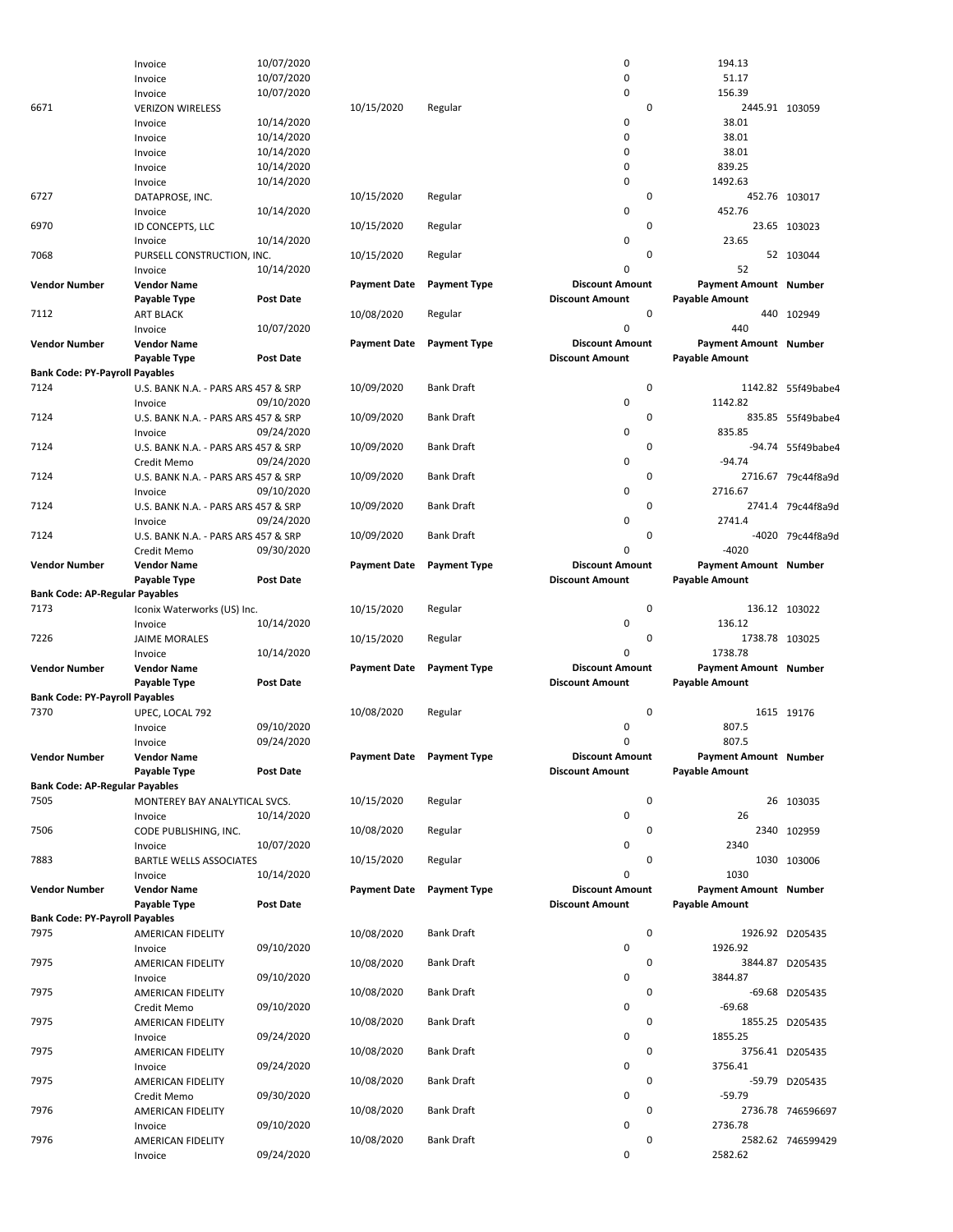| <b>Vendor Number</b>                  | <b>Vendor Name</b><br><b>Payable Type</b>           | <b>Post Date</b>                       | <b>Payment Date</b> | <b>Payment Type</b> | <b>Discount Amount</b><br><b>Discount Amount</b> |   | Payment Amount Number<br><b>Payable Amount</b>        |               |
|---------------------------------------|-----------------------------------------------------|----------------------------------------|---------------------|---------------------|--------------------------------------------------|---|-------------------------------------------------------|---------------|
| <b>Bank Code: AP-Regular Payables</b> |                                                     |                                        |                     |                     |                                                  |   |                                                       |               |
| 7996                                  | <b>CIVICPLUS</b>                                    |                                        | 10/08/2020          | Regular             |                                                  | 0 |                                                       | 752.46 102957 |
| 8049                                  | Invoice<br>MONTEREY PENINSULA VOLUNTEER SERVICE!    | 10/07/2020                             | 10/08/2020          | Regular             | 0                                                | 0 | 752.46                                                | 33 102983     |
| 8091                                  | Invoice<br><b>BADGER METER INC.</b>                 | 10/07/2020                             | 10/15/2020          | Regular             | 0                                                | 0 | 33                                                    | 737.81 103005 |
| 8232                                  | Invoice<br><b>MAKAI SOLUTIONS</b>                   | 10/14/2020                             | 10/08/2020          | Regular             | 0                                                | 0 | 737.81                                                | 828.7 102973  |
| 8273                                  | Invoice<br>SMILE BUSINESS PRODUCTS, INC.            | 10/07/2020                             | 10/15/2020          | Regular             | 0                                                | 0 | 828.7                                                 | 122.17 103051 |
| 8361                                  | Invoice<br>SPEAKWRITE LLC                           | 10/14/2020                             | 10/15/2020          | Regular             | 0                                                | 0 | 122.17<br>1581.95 103052                              |               |
| 8493                                  | Invoice<br>CORODATA RECORDS MGMT., INC.             | 10/13/2020<br>10/07/2020               | 10/08/2020          | Regular             | 0<br>0                                           | 0 | 1581.95<br>430.34                                     | 430.34 102961 |
| 8512                                  | Invoice<br>CALIFORNIA TOWING & TRANSPORT<br>Invoice | 10/07/2020                             | 10/08/2020          | Regular             | 0                                                | 0 | 525                                                   | 1250 102952   |
| 8615                                  | Invoice<br>RAGNASOFT INCORPORATED                   | 10/07/2020                             | 10/15/2020          | Regular             | 0                                                | 0 | 725                                                   | 1885 103045   |
| 8691                                  | Invoice<br>ORBIS PARTNERS, LLC                      | 10/14/2020                             | 10/15/2020          | Regular             | 0                                                | 0 | 1885                                                  | 750 103039    |
| 8863                                  | Invoice<br>INFRASTRUCTURE ENGINEERING CORP.         | 10/14/2020                             | 10/15/2020          | Regular             | 0                                                | 0 | 750<br>410                                            | 103024        |
| 8886                                  | Invoice<br>SAGE RENEWABLES ENERGY CONSULTING, IN    | 10/14/2020                             | 10/15/2020          | Regular             | 0                                                | 0 | 410<br>2320                                           | 103048        |
| 8980                                  | Invoice<br>ATHENA OCCMED                            | 10/14/2020                             | 10/08/2020          | Regular             | 0                                                | 0 | 2320                                                  | 753.5 102950  |
| 8980                                  | Invoice<br>ATHENA OCCMED                            | 10/07/2020                             | 10/15/2020          | Regular             | 0                                                | 0 | 753.5                                                 | 1706 103004   |
|                                       | Invoice<br>Invoice                                  | 10/14/2020<br>10/14/2020               |                     |                     | 0<br>0                                           |   | 998<br>160                                            |               |
| 9031                                  | Invoice<br><b>HAILEY NELSON</b>                     | 10/14/2020                             | 10/08/2020          | Regular             | 0                                                | 0 | 548                                                   | 430 102966    |
|                                       | Invoice<br>Invoice<br>Invoice                       | 10/07/2020<br>10/07/2020<br>10/07/2020 |                     |                     | 0<br>0<br>0                                      |   | 20<br>160<br>160                                      |               |
|                                       | Invoice<br>Invoice                                  | 10/07/2020<br>10/07/2020               |                     |                     | 0<br>0                                           |   | 60<br>30                                              |               |
| 9084                                  | BUCHER MUNICIPAL NORTH AMERICA INC.<br>Invoice      | 10/14/2020                             | 10/15/2020          | Regular             | 0                                                | 0 | 2345.49 103009<br>2345.49                             |               |
| 9094                                  | RYAN RANCH PRINTERS, LP<br>Invoice                  | 10/14/2020                             | 10/15/2020          | Regular             | 0                                                | 0 | 318.37                                                | 318.37 103047 |
| 9212                                  | <b>WEX BANK</b><br>Invoice                          | 10/07/2020                             | 10/08/2020          | Regular             | 0                                                | 0 | 15.19                                                 | 15.19 102999  |
| 9299                                  | LEGAL NOTIFICATION SERVICES, INC.<br>Invoice        | 10/14/2020                             | 10/15/2020          | Regular             | 0                                                | 0 | 499.88                                                | 499.88 103028 |
| <b>Vendor Number</b>                  | <b>Vendor Name</b><br>Payable Type                  | Post Date                              | <b>Payment Date</b> | <b>Payment Type</b> | <b>Discount Amount</b><br><b>Discount Amount</b> |   | <b>Payment Amount Number</b><br><b>Payable Amount</b> |               |
| 9308                                  | A-7 AUSTIN, LTD.<br>Invoice                         | 10/07/2020                             | 10/08/2020          | Regular             | 0                                                | 0 | 366.84                                                | 366.84 102946 |
| 9348                                  | SANTA CRUZ WESTSIDE ELECTRIC, INC.<br>Invoice       | 10/14/2020                             | 10/15/2020          | Regular             | 0                                                | 0 | 124450.95 103050<br>124450.95                         |               |
| 9409                                  | STURDY OIL COMPANY<br>Invoice<br>Invoice            | 10/14/2020<br>10/14/2020               | 10/15/2020          | Regular             | 0<br>0                                           | 0 | 5156.94 103054<br>1386.53<br>3770.41                  |               |
| 9415                                  | <b>WILFREDO VIRAY</b><br>Invoice                    | 10/07/2020                             | 10/08/2020          | Regular             | 0                                                | 0 | 193                                                   | 193 103000    |
| 9451                                  | PACIFIC HEIGHTS HOMEOWNERS ASSOC.<br>Invoice        | 10/07/2020                             | 10/08/2020          | Regular             | 0                                                | 0 | 33                                                    | 33 102986     |
| 9458                                  | ANGELINA'S BAKERY DELI & CAFE<br>Invoice            | 10/07/2020                             | 10/08/2020          | Regular             | 0                                                | 0 | 9600                                                  | 9600 102948   |
| 9458                                  | ANGELINA'S BAKERY DELI & CAFE<br>Invoice            | 10/14/2020                             | 10/15/2020          | Regular             | 0                                                | 0 | 9864                                                  | 9864 103003   |
| 9461                                  | TILTHOUSE LLC<br>Invoice                            | 10/07/2020                             | 10/08/2020          | Regular             | 0                                                | 0 | 13098                                                 | 13098 102995  |
| 9461                                  | TILTHOUSE LLC<br>Invoice                            | 10/14/2020                             | 10/15/2020          | Regular             | 0                                                | 0 | 13216                                                 | 13216 103056  |
| 9465                                  | <b>EUGENE MILBURN</b><br>Invoice                    | 10/14/2020                             | 10/15/2020          | Regular             | 0                                                | 0 | 9755.79 103019<br>9755.79                             |               |
| 9481                                  | THOMAS H. JAMISON, LAWYER<br>Invoice                | 10/07/2020                             | 10/08/2020          | Regular             | 0                                                | 0 | 6975                                                  | 6975 102994   |
| 9489                                  | <b>DIABETES SUPPORT GROUP</b><br>Invoice            | 10/07/2020                             | 10/08/2020          | Regular             | 0                                                | 0 | 41.5                                                  | 41.5 102963   |